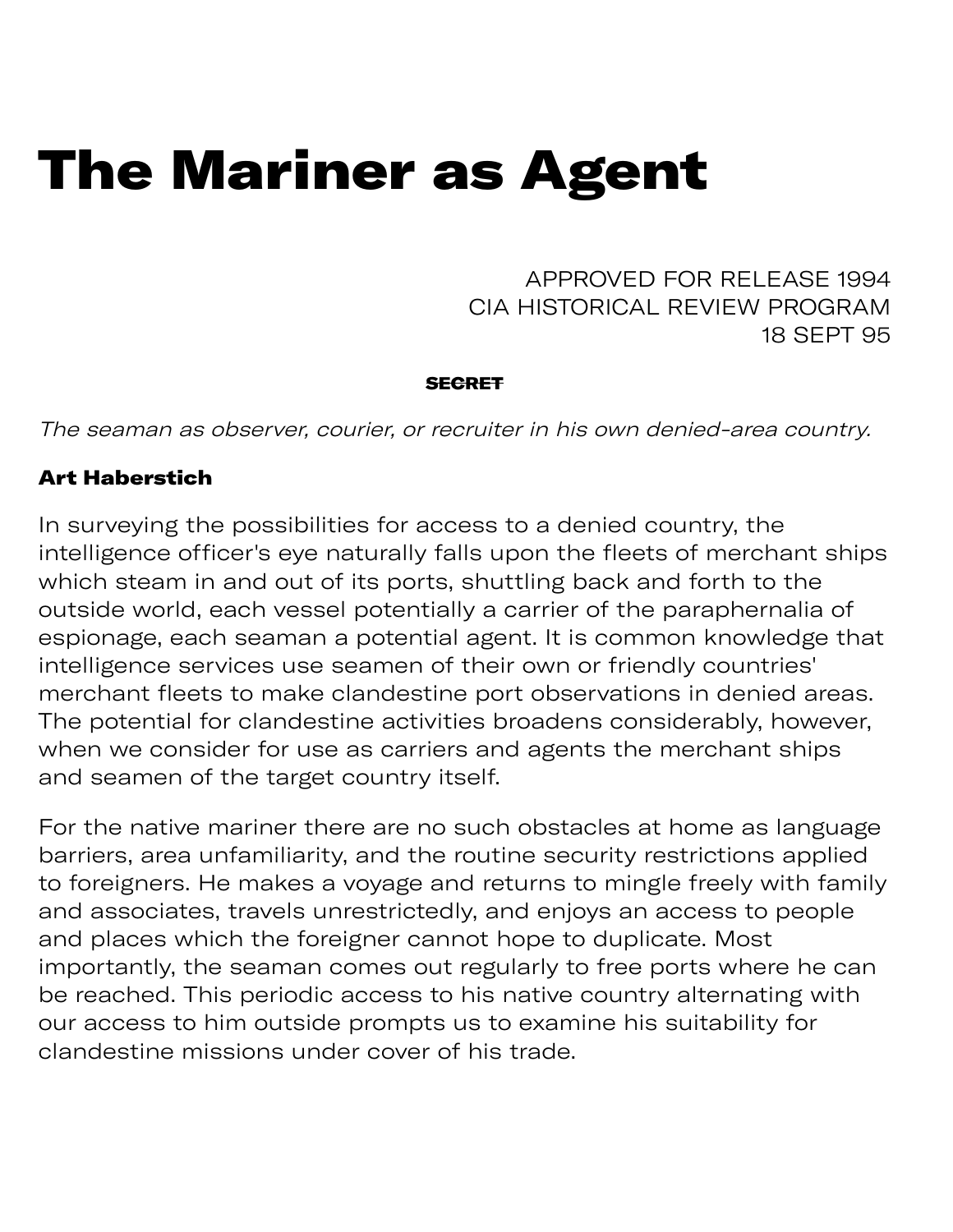# **Homo Marinarius**

First let us consider the man himself. In some countries seafaring is a traditional, honorable, and respected profession. In others it is not, and the merchant marine may be a sink for the dregs of a country's humanity. Either way, the job is hard and dangerous and the men are not overpaid. Most of them are alert for ways to profit from the advantages their profession offers in frequent travel to various countries. The crewman, as opposed to his officers, is often a practiced smuggler; he procures goods cheaply in one country and sells them illegally in another where the demand is great and prices high. The officers' chicanery is on a somewhat more sophisticated level, with rank seldom missing an opportunity to exercise its privilege. It is the rare captain or chief engineer who does not accept kickbacks from ship chandlers or fuel salesmen for channeling his business their way.

Mariners are unusual in that the enforced intimacy of shipboard life, matched in no other calling, gets them to know one another especially well. This may be true throughout an entire fleet. The men sail together; this means working together, eating together, relaxing together, talking together endlessly, all within the narrow confines of their vessel. Then in port in foreign lands they carouse and let off steam together. They enjoy a degree of camaraderie rarely found elsewhere. It would not be an exageration to call a ship or small merchant fleet a floating fraternity, with strong bonds of loyalty tying the "brothers" together. At the same time seamen remain intense individualists, strongly self-centered and self-reliant, and it is difficult to enlist them in any enterprise that offers them no element of personal gain.

# **Potential Missions: Reporting and Recruiting**

The easiest mission for seamen agents is the collection of positive intelligence, and the simplest of all collection tasks is the observations a mariner can make concerning his own vessel and its cargo or the others in his fleet. These observations may be significant if detailed information on the country's foreign trade is needed. The agent, having natural access, need not go out of his way or make any special effort to collect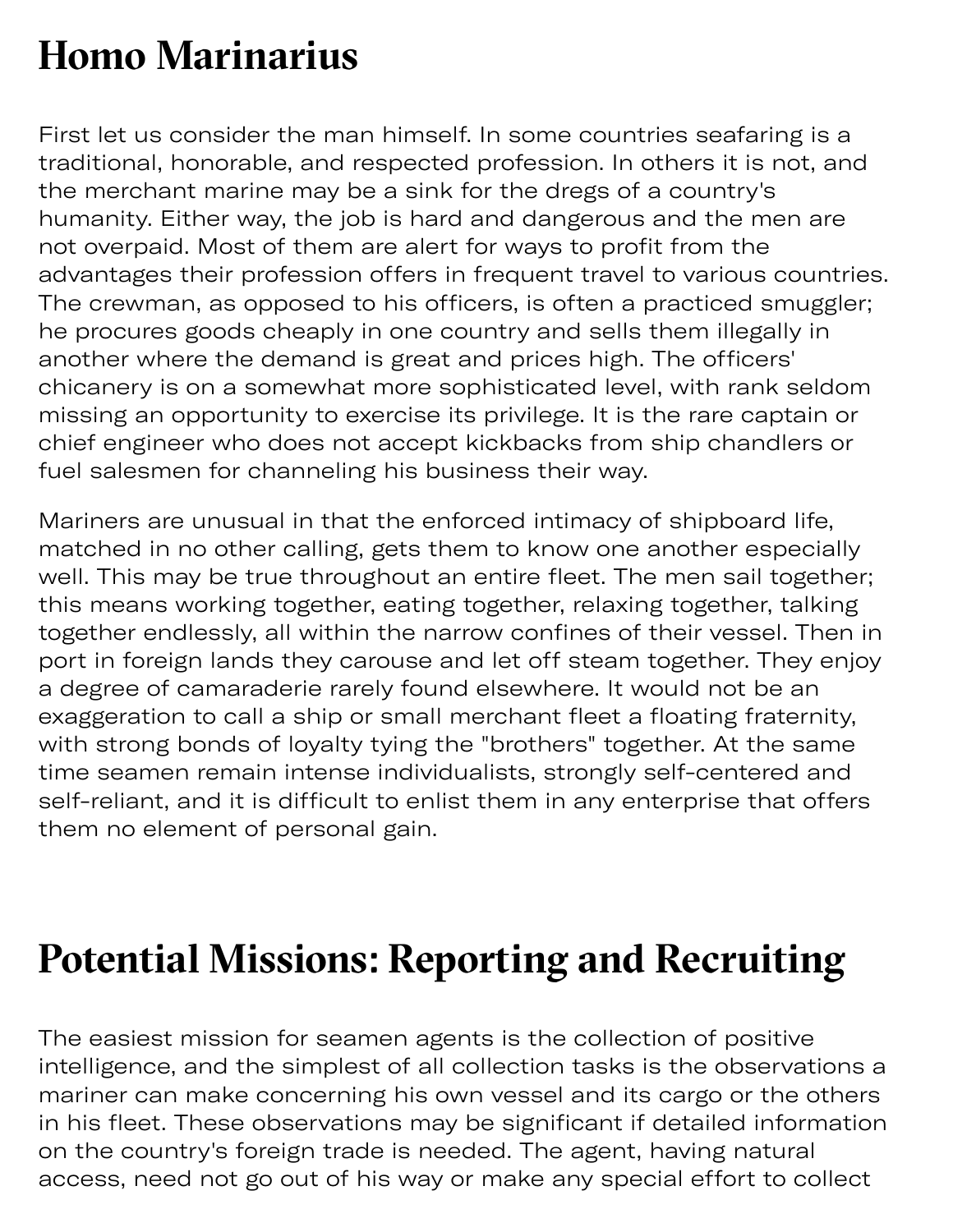access, need not go out of his way of his way of his way of his way of his way of  $\alpha$ such information. He need only observe and report accurately. The shipboard agent can also make the traditional port call observations in the ports of his own or other denied countries. Both are usually worth while, and the seaman's access to these targets is unique.

Far more difficult, yet of correspondingly greater potential value, is using the mariner to recruit a primary source of intelligence in the denied area which is his home country. The difficulty of the task should not be underestimated, but this is the real opportunity to utilize to the full the right man's access and talents. The mariner acts as go-between for the case officer operating at one end and the primary source at the other. Most recruitments-at-a-distance have no human intermediary to bring the in-place source the boon of personal contact with the employing service. Here encouragement and counsel can be delivered by word of mouth, personally, from case officer to intermediary to agent with minimum risk because all accesses are natural; intermediary and source will have plausible reasons for consorting with each other. Officer seamen are invariably best suited for this type of mission because their education, intelligence, and social level will more nearly match those of a well-placed primary source.

Perhaps the most critical single determinant of success or failure in such a mission is the selection of the potential source, the inside lead to be approached through the mariner. An in-depth target study of the seaman's probable circle of contacts is indispensable. He himself seldom has any real idea of the stuff of which espionage is made and will often neglect to pass on perfectly good leads. In the course of debriefings he should be asked whether he knows such-and-such target individuals. Eventually it may come out that someone in whom we are keenly interested used to date the man's sister; the two men, although they have not seen one another for some years, were always good friends. Such leads are not likely to occur to the agent until brought to his attention, hence the great importance of a target study.

One of the best circles to look into is the navy, a service closely related to the merchant marine, especially in small countries. There may be opportunities to penetrate the defense ministry if the mariner can recruit a naval officer friend. The key criteria in selecting the target inside are good primary access to information, native intelligence, ability to work independently, and (as nearly as can be determined) susceptibility to recruitment. Often, if all the homework has been done well, the candidate will prove to have greater wit, motivation, and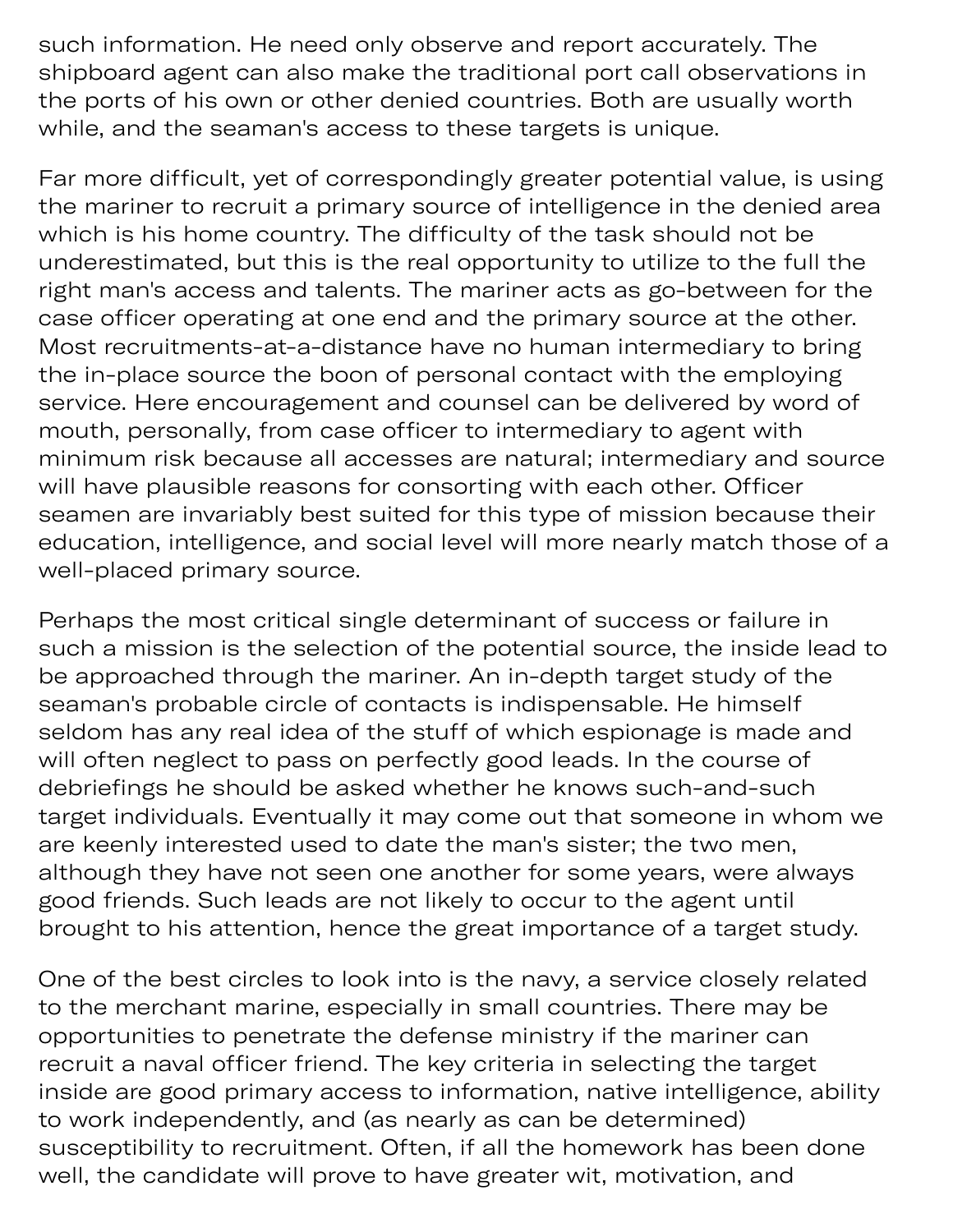resourcefulness than the mariner himself. He may have been just waiting for a secure contact to be offered from outside.

well, the candidate will prove to have greater wit, motivation, and

Experience has shown that of all methods which may be used to activate an inside lead, personal contact with a mariner friend is one of the most satisfactory to the man himself. While he would shy away from approaches by mail or from one-shot travelers, he is glad to talk things over with a trusted friend who enjoys authorized access to the outside world. The mariner then need only follow simple instructions in order to establish secure clandestine communications between the source and the intelligence headquarters; and once these are functioning, he may step out of the operation entirely and thus enhance its security. It is difficult, however, to resist the temptation to continue using him to service the source with such materials as secret writing supplies, communications equipment, money, or technical devices, whatever he requires for his mission.

### **Smugling -- Packages or Persons**

The idea of having the mariner service his inside recruit immediately suggests another potential use of seamen -- as couriers in support of other operations. The courier need not even make personal contact with the independent agent he services if the two are taught to communicate via dead drops. In this way shipboard agents can provide a veritable supply line to compartmented nets inside the country. Money, propaganda materials, communications equipment, training manuals, all kinds of devices, etc., can be sent in by exploiting a universally acknowledged skill of seamen the world over -- smuggling.

This is one mission for which the crewman is perhaps better qualified than his officers. Crewmen often boast that they can smuggle in anything they can conceal on their persons. Occasionally one will go further than that: he has cultivated a special relationship with a venal customs official or guard, who, in return for a consideration, will look the other way while the sailor brings in bulky contraband. Little training is required to transform a seaman into a valuable asset for courier support.

There is no difficulty getting a package on board in a Western country; mariners return to the ship laden with purchases almost daily. The first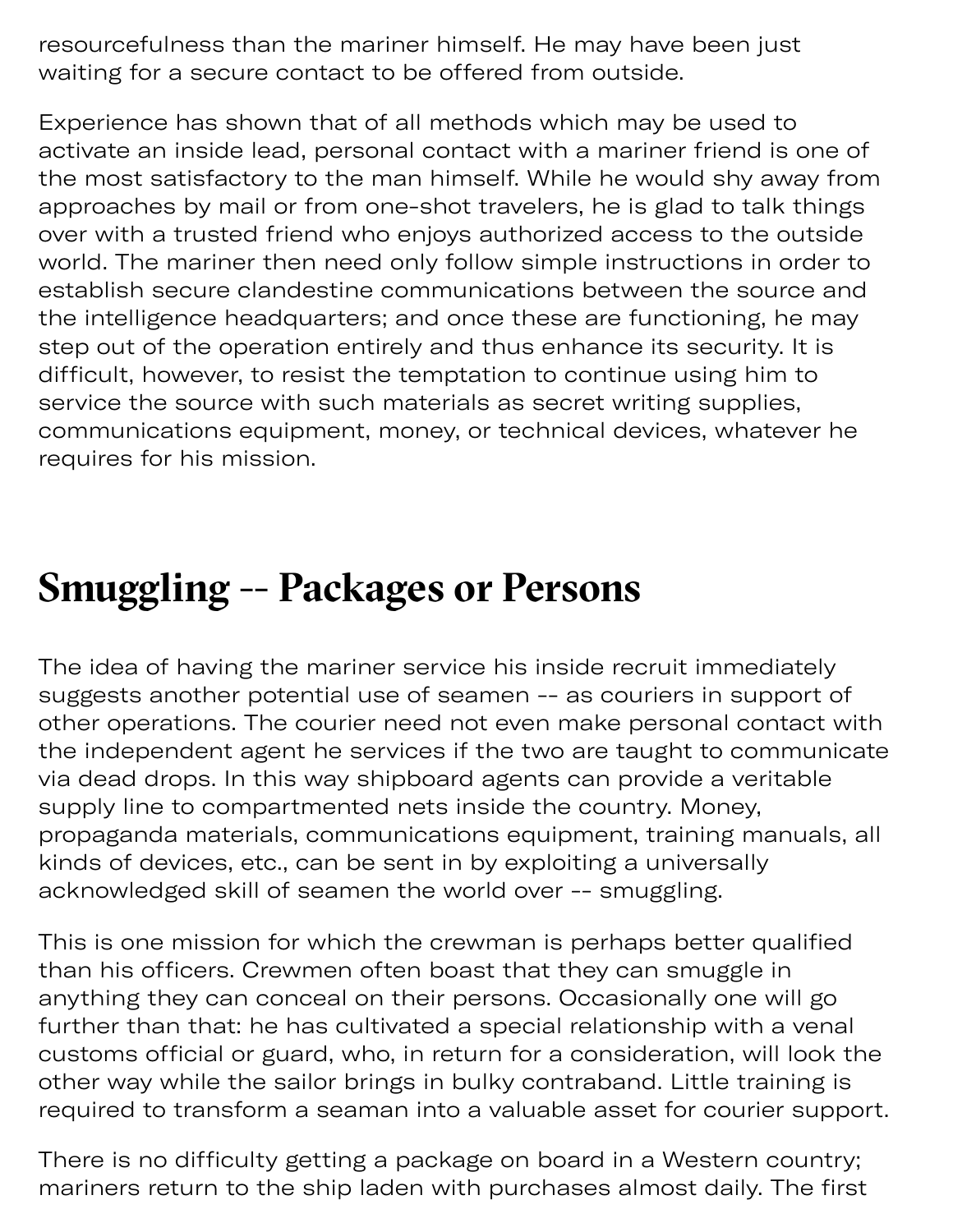problem will be to conceal it on board for the duration of the voyage. The case officer can help out here by providing one of a variety of concealment devices. Possibly the best for this kind of operation is the magnetic clam, which the agent can clamp onto any of the numberless steel surfaces on a ship. His most difficult job will be to get it off the ship in the target country, and how he does this is best left to his own judgment.

An allied use of the mariner and his ship is for exfiltration. Traffic in stowaways is an old money-making business among merchant services. The right people with the right connections in waterfront circles can get anyone out of a country if it is made worth their while to run the risk It is a difficult job, though, usually requiring the cooperation of some watchman or customs official on shore and of one or two seamen aboard ship, and the penalties for helping exfiltrate compatriots from a denied area are heavy. Yet it is done surprisingly often. So many refugees have fled one particular unhappy country stowed away in its merchant ships that the cargo fleet is jokingly referred to as a "passenger line."

The cunning that seamen exhibit in getting stowaways on board and out of the country shows a real talent for clandestine operations. In one ingenious scheme of which we became aware, an officer made friends with the harbor pilot and would borrow his official launch to take pleasure cruises around the harbor. In this port the draft limits were such that the ship could load only half full at quayside and then had to be moved to deeper waters in the middle of the bay and finish loading from barges. Instead of the usual dockside fences, checkpoints, and guards, the authorities relied on the physical barrier of the stretch of water and a customs official keeping watch aboard ship. On the night chosen for the exfiltration, then, our officer would enlist the aid of a confederate aboard to ply the customs man with food and wine. He himself would take the pilot's launch and after cruising around the bay until the appointed time would pick up the stowaway from a prearranged pier, take him to the ship, and get him on board while the watchman was otherwise pleasurably occupied. He would hide him in his own cabin for the voyage.

# **Mounting the Operation**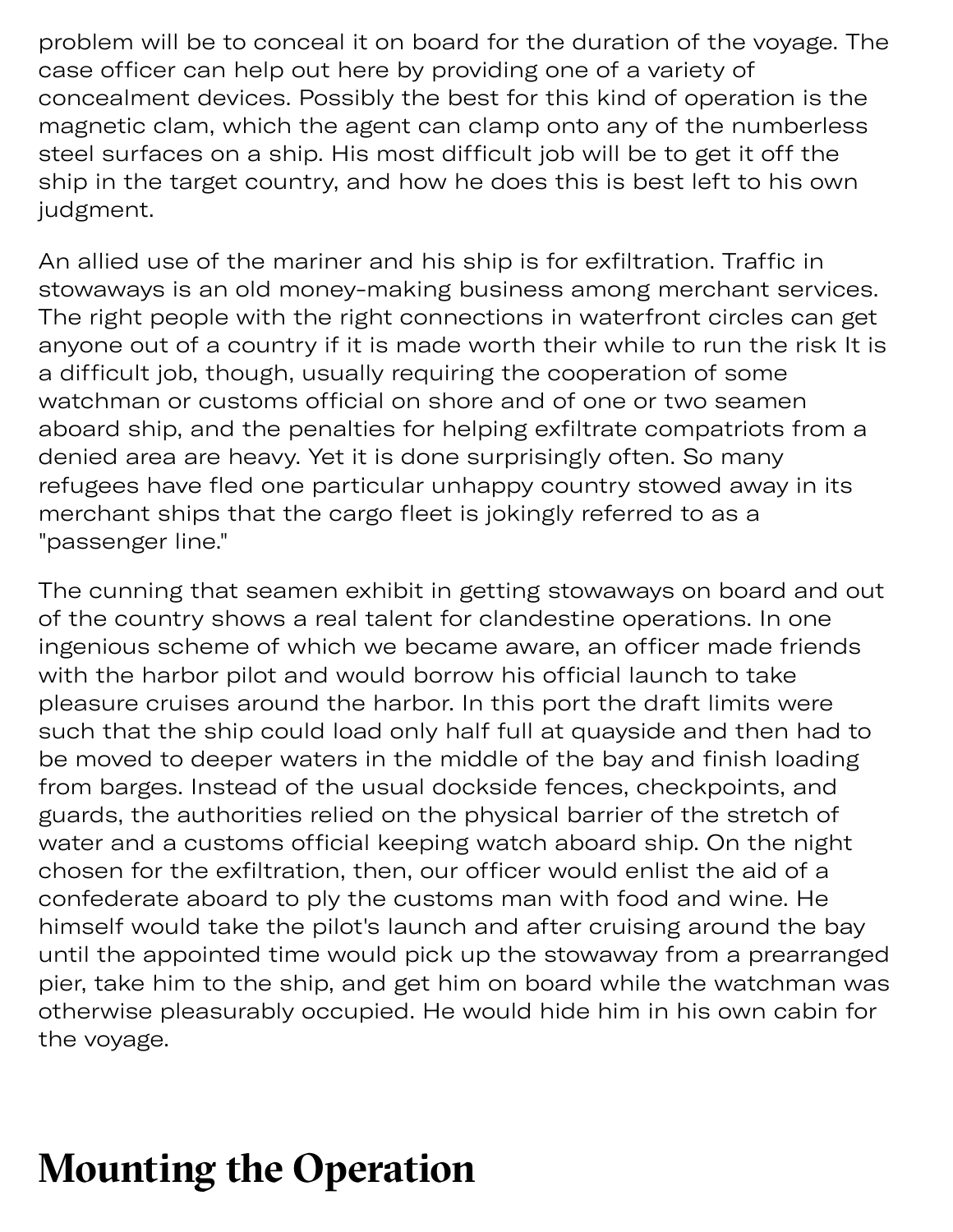The first requisite in setting up such a maritime program is to get a maritime principal agent for recruiting the mariners. One member of the seamen's "floating fraternity" can provide entree to all the others. The first step, therefore, is to employ a defected mariner and play him back into the ranks of his former colleagues. The ideal maritime principal agent should:

have served recently as an officer in the target merchant marine and consequently be on close personal terms with many of the seamen;

have defected to the West for political reasons and be motivated by a desire to help his countrymen resist a detested regime; be of forceful personality, able to handle men well;

have a good knowledge of English in order to serve as interpreter when required;

have served as a shipboard agent himself, if possible, before defecting.

A principal agent with this background will be able to read crew lists like menus, picking out those of his old shipmates he can talk to and knowing which he had best avoid. Being well acquainted with their routine and habits both aboard and ashore, he can choose an approach well suited to the recruitment objective. It is usually a good idea to follow the principal agent's instincts in these early phases.

To be sure, you can make recruiting contacts without a principal agent. You can strike up conversations in waterfront bars. You can get intermediaries who have natural access to the ships, like ship chandlers, to bring candidates off. This way, however, you always have the initial problem inherent in any cold recruitment, the establishment of bonafides. The advantage of the principal agent is that bona fides is established instantly. The two mariners, usually old friends, greet one another warmly, retire to a nearby café, talk over old times, get to discussing the current situation in the homeland, and swing around to politics; in a short time your man knows what kind of agent prospect the other is. To get such an assessment by yourself may take months of cultivation.

A pitfall in this early phase is the peril to compartmentalization that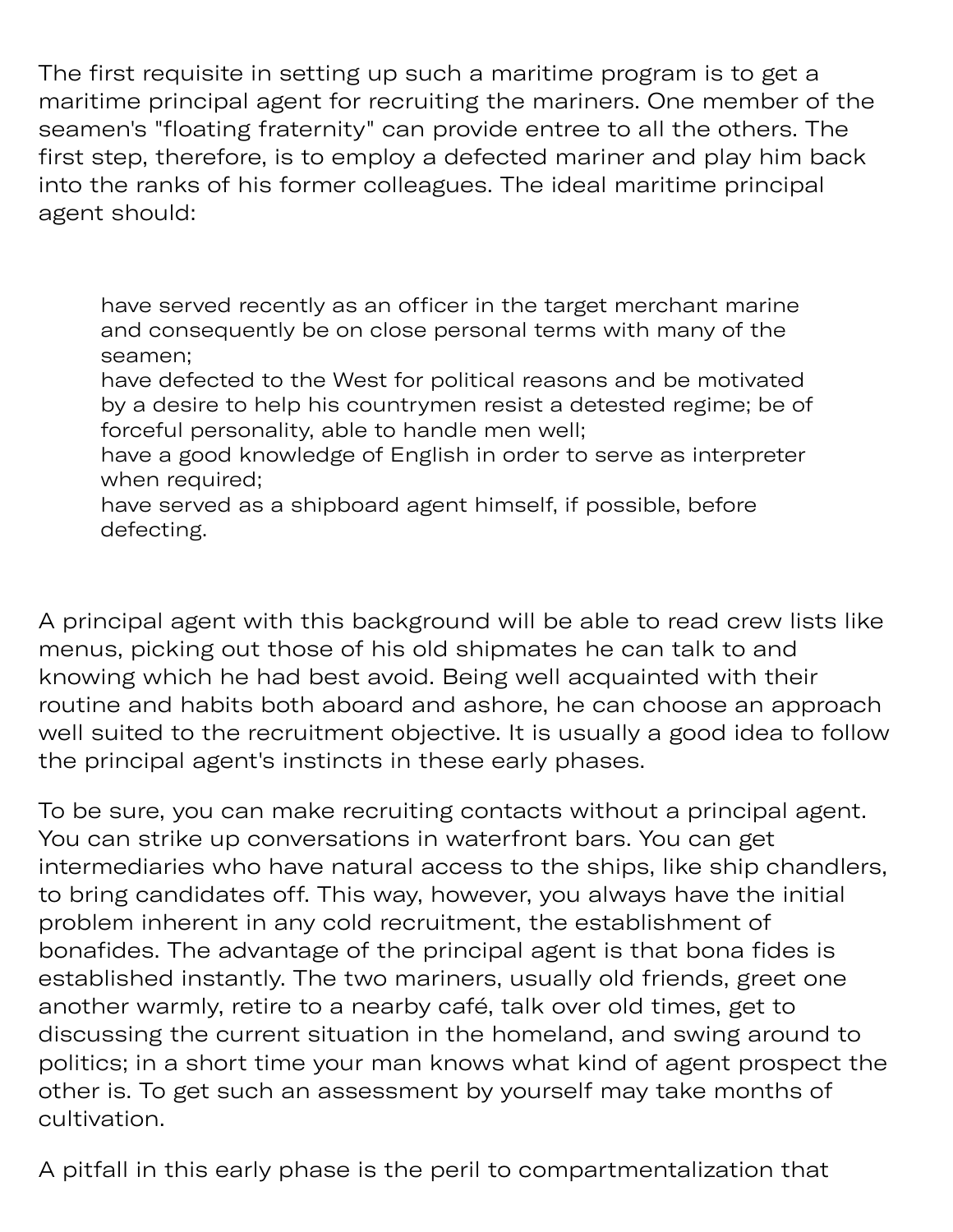results from the seaman's ignorance of what the principal agent wants to see him about. Upon receiving word that his old buddy is in town the shipboard prospect is likely to invite a crowd to come along with him to the meeting, and such group reunions are no place for operational explorations. Each candidate must be approached and run singly; no matter how many agents are picked up in the fleet or on a single vessel, they must be kept unwitting of one another's activities. The case officer should not hesitate to terminate a contact if he finds him tied in with other recruited agents.

A pitfall in this early phase is the peril to comparison that periodic periodic periodic periodic periodic periodic periodic periodic periodic periodic periodic periodic periodic periodic periodic periodic periodic period

Experience has been that the average mariner is not disposed to be particularly good agent material; it is the unusual one we are looking for. Much depends, therefore, on the selection and testing process. Often seamen the principal agent approaches, perhaps one or two will develop into secure, reliable agents. Development of the case must be slow and deliberate enough that the prospect has time to gain confidence and overcome his initial apprehensions about what he is getting into. A trial period of three voyages, that is three sets of meetings, is suggested for testing his potential thoroughly. The patience this demands will be amply rewarded in the long run.

First time out. A solid recruitment, with the aid of the principal agent, should be the sole business of the first go-around. Along with the usual effort to establish rapport, emphasize security, and explain the contribution the recruit can make, he should be given clear and unequivocal instructions to take the initiative in setting up a personal meeting on the next trip out. His adherence to these instructions will constitute his first hurdle in the testing process. If he fails to initiate contact the next time out, it is a good sign that he lacks interest and motivation and will not develop further. Besides this primary job of maintaining contact, he should be assigned an innocuous mission such as preparing a report on his ship's itinerary and cargo or on port observations at home. The main purpose of this exercise is to provide an excuse to reward him on his next trip.

Second time out. His meeting arrangements should be critiqued to show whether they were completely satisfactory. Praise is due his positive report, no matter how mediocre it is, if it shows effort. Unless he objects most strenuously to accepting money, he should be paid for this report and told it is just the sort of thing that is worth good money to the service. He is a rare exception among mariners if he is not interested in getting some money for his efforts. The sooner he is put on a regular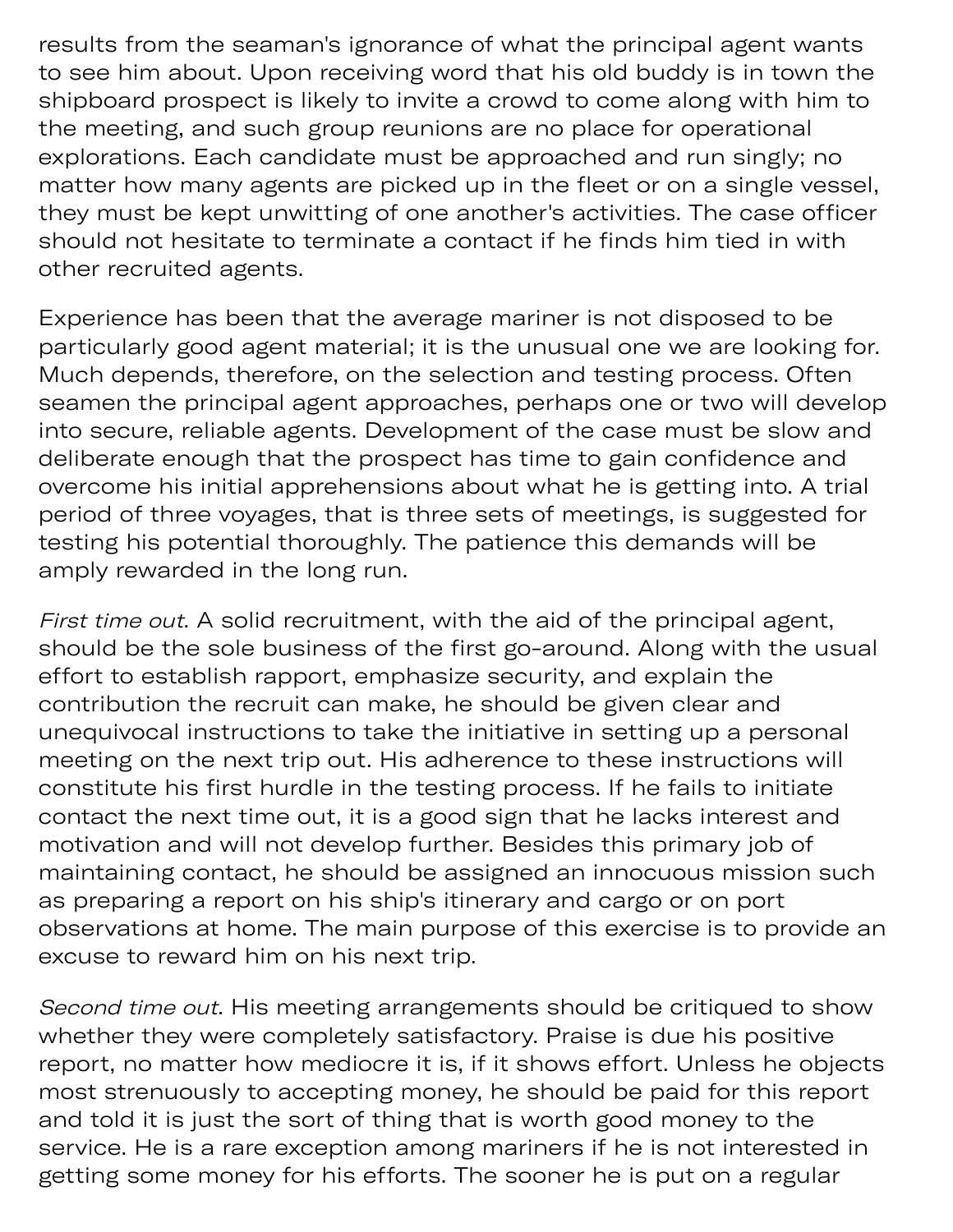salary, the smoother the operation will run.

This second series of meetings should also begin his training. If he is to be a courier, he needs training in dead drop selection and description. This is best accomplished by practical exercises around the city, in which he unloads practice drops and finds and writes up some of his own. Provided the training goes satisfactorily, his mission on this trip in will consist of finding and describing several dead drop sites inside the country. If, on the other hand, he is to go on a recruitment mission, he will need exhaustive briefing on the purpose and technique of his approach to the selected target.

getting some money for his efforts. The some money for his efforts. The sound  $\alpha$ 

Third time out. The third go-around is a good time for his polygraph examination, the main questions being who knows about his contact with the case officer and whether he did what he says he did on his last trip home. By this time the operation will have progressed to the point where it is moving forward under its own steam and its future direction will be self-evident. The recruit will have gained enough self-confidence and awareness of what is involved to merit the appellation "agent." When the agent has thus proved himself, he can be run using the same basic tradecraft techniques as any other agent who travels into and out of a denied area.

It is emphasized that the primary criteria in testing the agent are, first, that he initiate a secure contact when he comes out, and second, that he remain compartmented from others. To continue working with a recruit who cannot pass both these tests is to invite trouble.

### **Place and Time Problems**

Two interrelated difficulties inherent in mariner operations will arise to plague the operating service. There is little that can be done to forestall these problems; one must learn to live with them. They are, first, the difficulty of arranging secure personal meetings when ship and agent are on an irregular schedule, and second, the necessity for multi-station handling, i.e., the need to send a case officer to meet the agent from whatever field station has jurisdiction in the area he happens to sail into.

In a perfect operational world the agent would remain assigned to one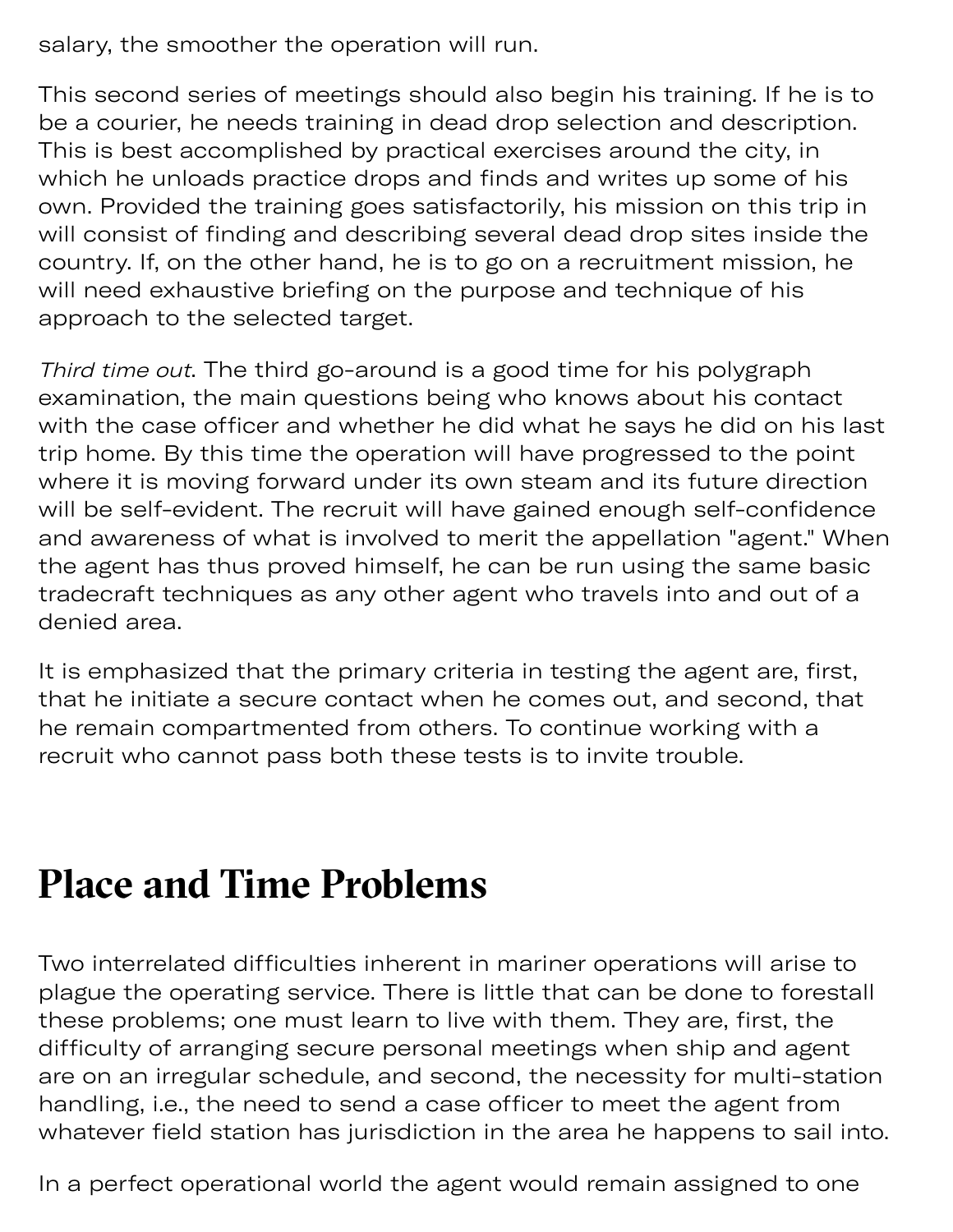In a perfect operational world the agent world the agent world the agent would remain assigned to one one one one one one of  $\alpha$ ship, and that ship would return to the same port every few months, so that he could use a pre-arranged plan to contact the same case officer every time. In practice this almost never happens. Personnel may be shifted and ships rerouted so swiftly and unpredictably that simply keeping track of the agents' whereabouts becomes a major problem. The difficulty is compounded if the program has grown to a considerable size, embracing a number of agents on several ships. The disadvantages are not limited to having to shift case officers.

For example, the agent may write to his accommodation address from his first port of call, Lisbon, to request a meeting in Algiers, his next stop, but a case officer is unable to get to the right place in time. The contact is missed through no fault of the agent's; he has followed instructions exactly. The case officer is then forced to initiate the contact. Despite its undesirability, there are several methods of doing this which blend into normal patterns of action. In order of desirability and security they are the following:

1. If the ship has ship-to-shore telephone, this is the easiest and safest way to get hold of anyone.

2. If not, telephone the ship's agent or the dockside porter and ask him to get the agent to the phone. It should be noted that the captain, chief mate, and chief engineer are easiest to reach naturally by telephone; they receive several such summons daily in the performance of their jobs. A phone call to a lowly crew member is unusual and may arouse suspicion.

3. Write to the agent in care of the ship's agent. Letters to the three top officers can be disguised as advertising literature, business correspondence, sales promotion, etc.

4. Use an unwitting messenger, such as a dock worker, to deliver a note on board to the agent but personally to him.

5. A thing that seems to work no matter how tight shipboard security is is to send a young lady to the pier asking for her seagoing boy friend. No one gives this a second thought. The lady need not even be pretty; those long weeks at sea dull critical faculties.

6. If a local intelligence or security service is assisting in the program, police officers or other officials can make contact with the agent on board and arrange meetings in town.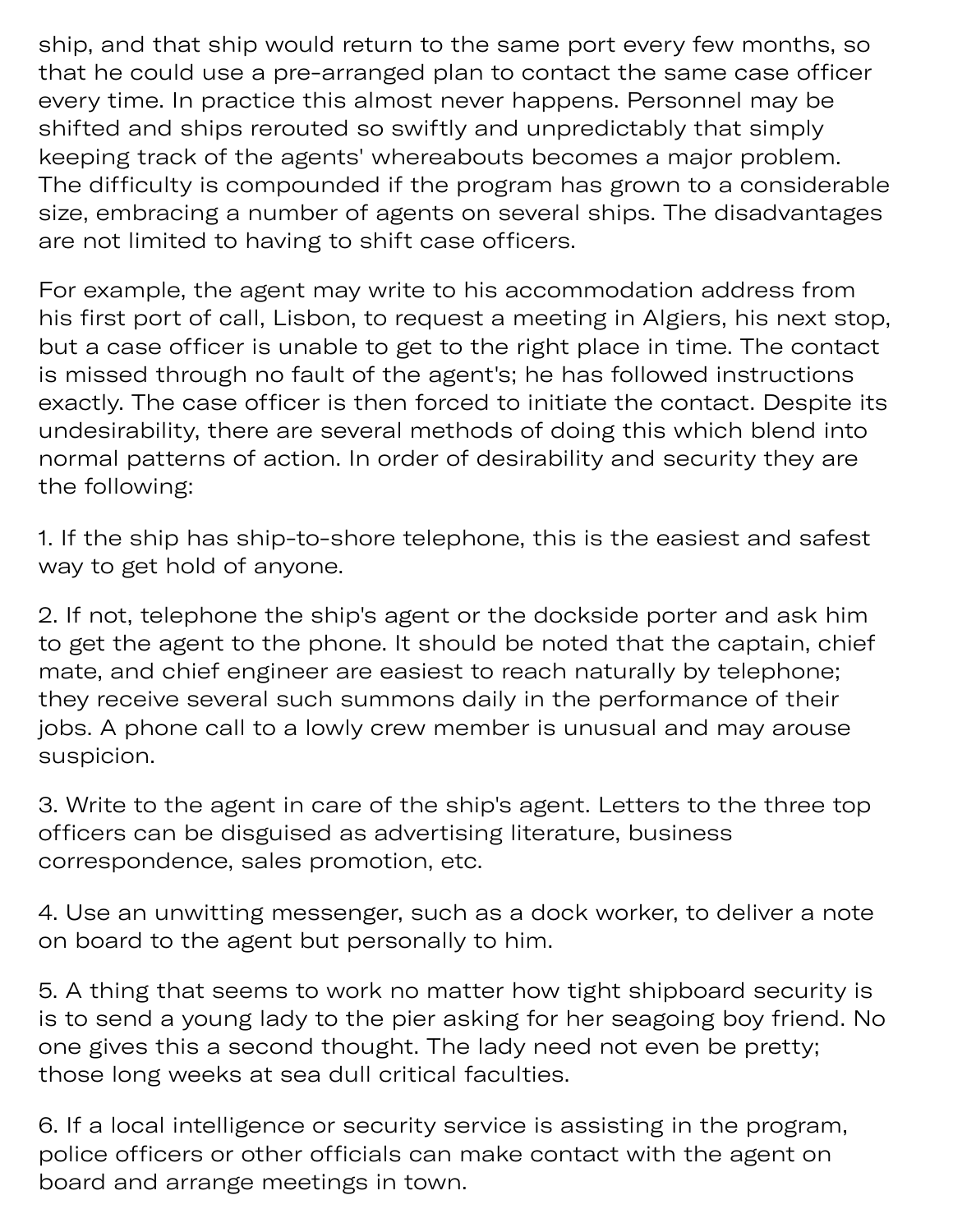7. Recruit someone in the port who has natural access to the ships - ship chandlers, laundrymen, salesmen, etc.

Under no circumstances should another seaman be used to haul the agent off the ship. Such an expedient could spell the beginning of the end of the operation, or indeed of the entire program.

Running an agent is difficult enough when the same case officer, having good personal rapport with him, well versed in the background and objectives of the program as a whole, and thoroughly familiar with this case, meets a given agent regularly. But in the maritime program, where multi-station handling will prove a necessary evil, different case officers, subject to the cruel accidents of time and geography, will shuttle in and out of the handling of each case. Veteran operators, aware of the dislocations that may be caused by even infrequent case-officer turnover, will appreciate the effect on the poor agent when he meets up with a new face almost every time. Even with top-notch guidance and centralized control from headquarters and with excellent coordination and cooperation among field stations, there are still bound to be some stitches dropped.

Headquarters and field elements must work hard together to ensure that these unavoidable losses are kept to a minimum. High standards of handling skill must be maintained if the agent is to respond properly to multi-station handling. Record keeping and operational reporting must also be of a high order, for the case officer at any meeting cannot be sure it will be he who will hold the next. Each report of an operational meeting must be so prompt, complete, and clear that a stranger stepping in can pick up the operation from the written record alone. Usually each field station involved in a going maritime program assigns one officer part-time to it. Frequent personal conferences of all these officers to talk over and work out mutual problems are highly desirable.

# **Opposition Measures**

With the passage of time and the growth of such a maritime program, some strains are bound to show. The exposed principal agent, for one, is sure to become known. If the program is quite extensive so the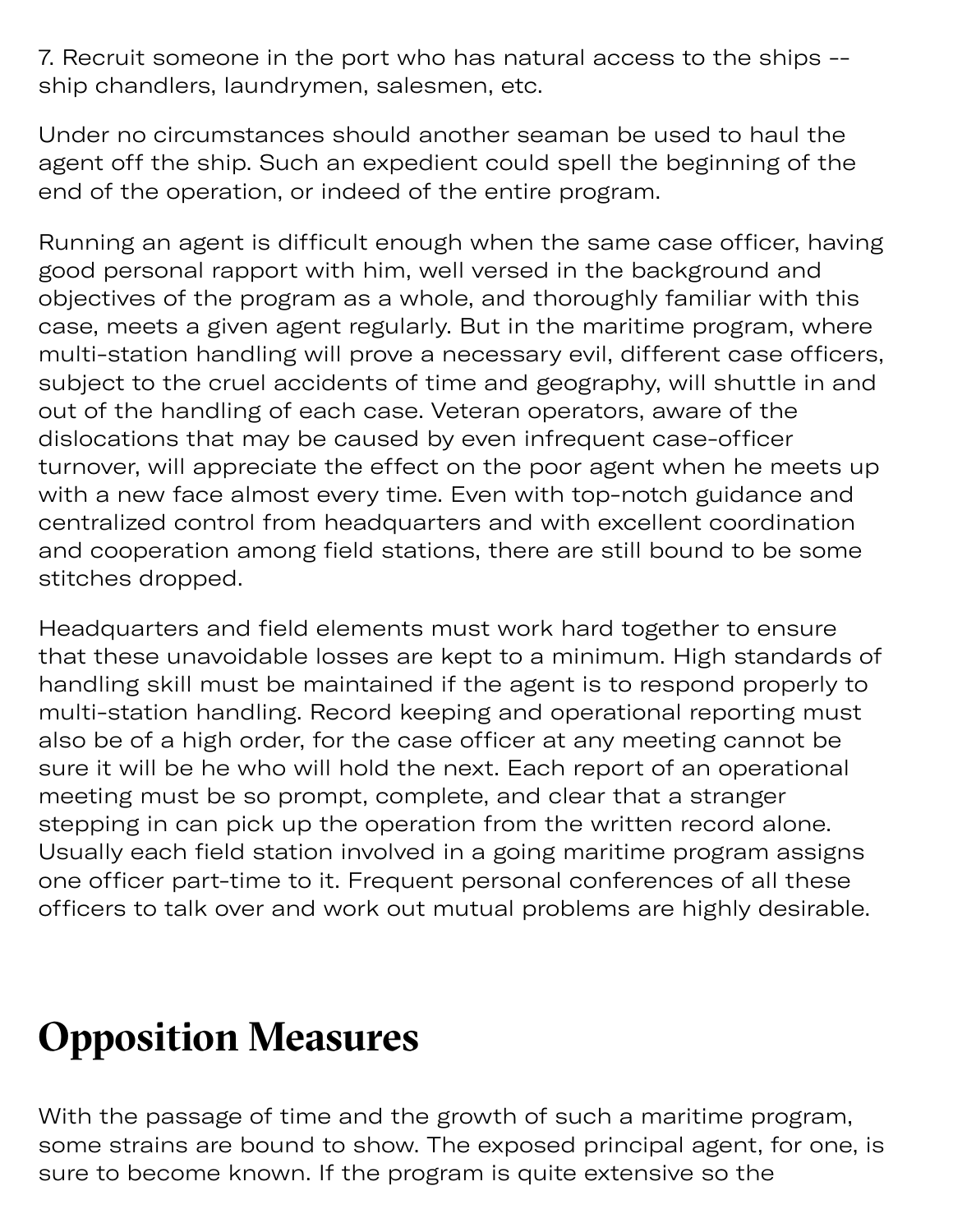merchant marine is thoroughly riddled, percentages will catch up with it and some indication of what is going on will undoubtedly reach the opposition. Inside the target area, of course, counterintelligence can bring its full apparatus to bear on suspect mariners. Surveillance and investigations can be mounted. Censorship may be concentrated on their mail. There is little the case officer can do about this except to warn the agent and keep him alerted about indications that he is under suspicion.

During voyages and calls at Western ports, however, counterintelligence can make only limited efforts to neutralize the program. Some of the measures it is likely to take are these:

Informants will be placed among the crew to observe their patterns of action. One pair of seamen was arrested because they stayed ashore overnight and crossed a national border without sufficient visible funds.

Surveillance of suspect mariners may be mounted in Western ports. This measure is usually severely limited by practical considerations such as the number of men available.

Searches of the ship, cabins, and suspected hiding places on board will be conducted.This may be done as a matter of routine, but it will be intensified if it is suspected that something is afoot. Contraband and stowaways are the usual objects of such a search, but if espionage is suspected all notebooks, address books, clothing, etc., will be searched.

All officers and men may be warned against contact with foreigners and exiles in town.

A simple if drastic countermeasure, one which is quite effective, has been used by nations with a tradition of xenophobia and spyconsciousness -- prohibiting individual seamen from going into town alone. Seamen going ashore must travel in groups. In a still more extreme instance, the Czechs set up a pleasure barge -- sort of a floating USO -- in an isolated section of the port of Hamburg and forbade the Czech sailors manning a barge fleet on the Elbe to go into town at all. With most nationalities, however, such iron discipline proves unenforceable. The seaman's life is hard, his long stretches at sea confining and tiring. His free time ashore, his chance to expand and paint the town, is precious to him. Indeed, those who must enforce the discipline are themselves susceptible to the lure of pleasures ashore. So no matter how strict the rules,